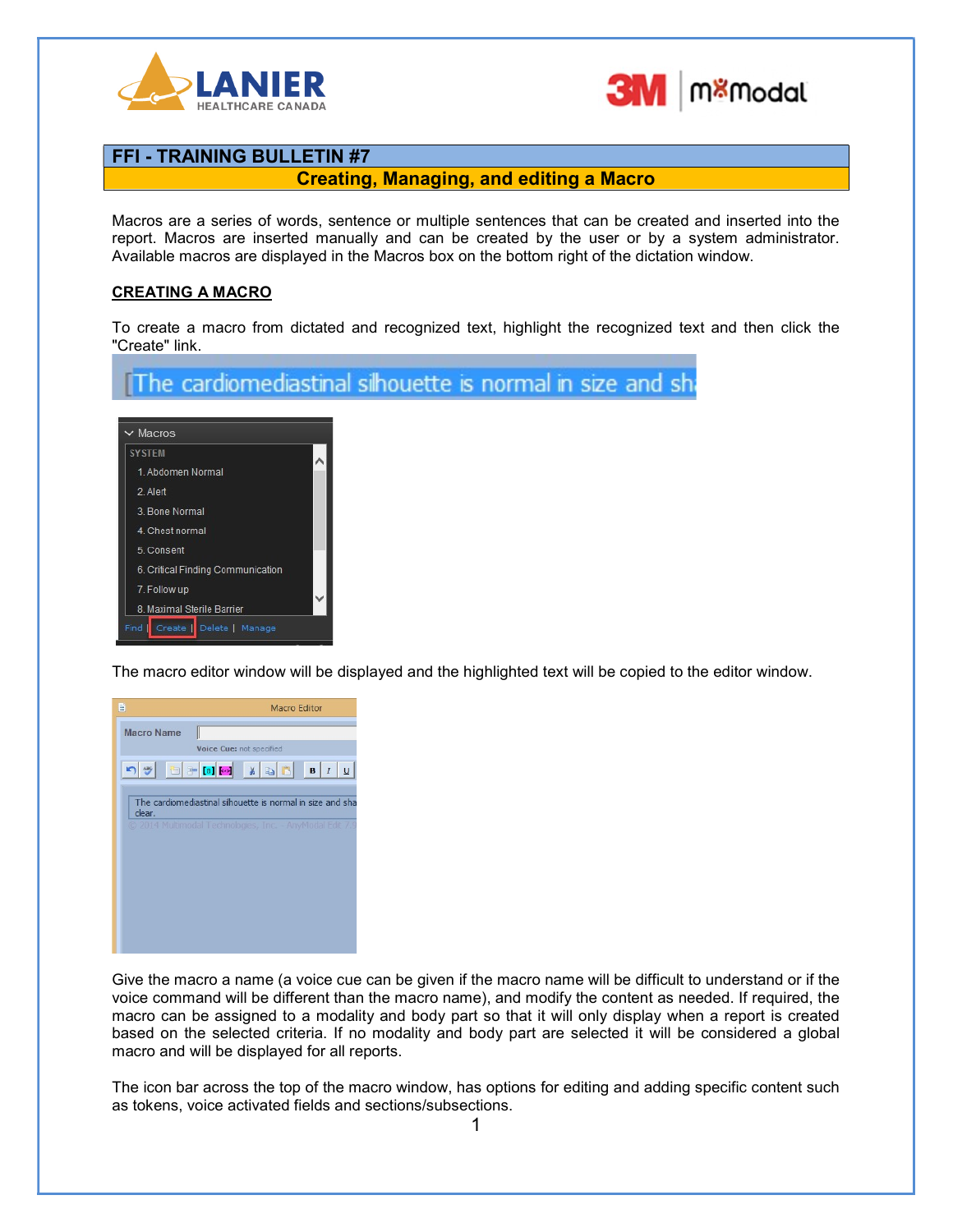



#### Creating, Managing, and editing a Macro

A generic field can be added by simply typing in the brackets [ ].

Tokens **can** can be inserted into a macro. They are similar to smart fields in SpeechQ. There are numerous tokens to choose from but the most common ones are Reason for Exam and Procedure Description. When a report template with tokens is launched, the token will automatically display the information from the RIS order based on the token selected.

eg. If the Reason for Exam token was inserted under the history heading. The token will automatically display the reason for exam when the report template is launched.

Voice activated Fields  $\frac{[a]}{[a]}$  can be inserted so that the user can navigate to the field by voice command. When creating a voice activated field, the user will be required to give the field a voice cue.

| E                                                                            | <b>Insert Voice Activated Fiel</b>                     |                                               |
|------------------------------------------------------------------------------|--------------------------------------------------------|-----------------------------------------------|
| <b>Voice Cue</b>                                                             |                                                        | <b>Field Options</b><br>V                     |
| NOTE: Voice cues must be unique within a<br>ensure proper voice-command fun- |                                                        | please supply a list of possible field values |
| Default Value                                                                |                                                        |                                               |
| <b>Field Options</b>                                                         |                                                        |                                               |
| <b>Field Validation</b>                                                      | O This field is mandatory<br>This field is recommended |                                               |

Default text/value can be added along with Field Validation to help prevent the report from being signed without the field poulated. Field Options can be added if the user would like to be presented with a dropdown list of options when navigating to the field. Once the field options have been set, click OK to have the field inserted at the cursor location. Voice activated fields will be blue and tokens will be pink in color.

| The cardiomediastinal silhouette is normal in size and<br>clear. |
|------------------------------------------------------------------|
| <reason exam="" for="">]</reason>                                |

Click Save at the top to have the macro saved. To insert a macro, a user can:

- Double click on the macro of their choice
- Insert the macro by voice command "Insert (macro name)".
- Insert the macro by voice command "Insert Macro  $(H)$ ", where # represents the macro index number

The macro will be inserted where the cursor is located.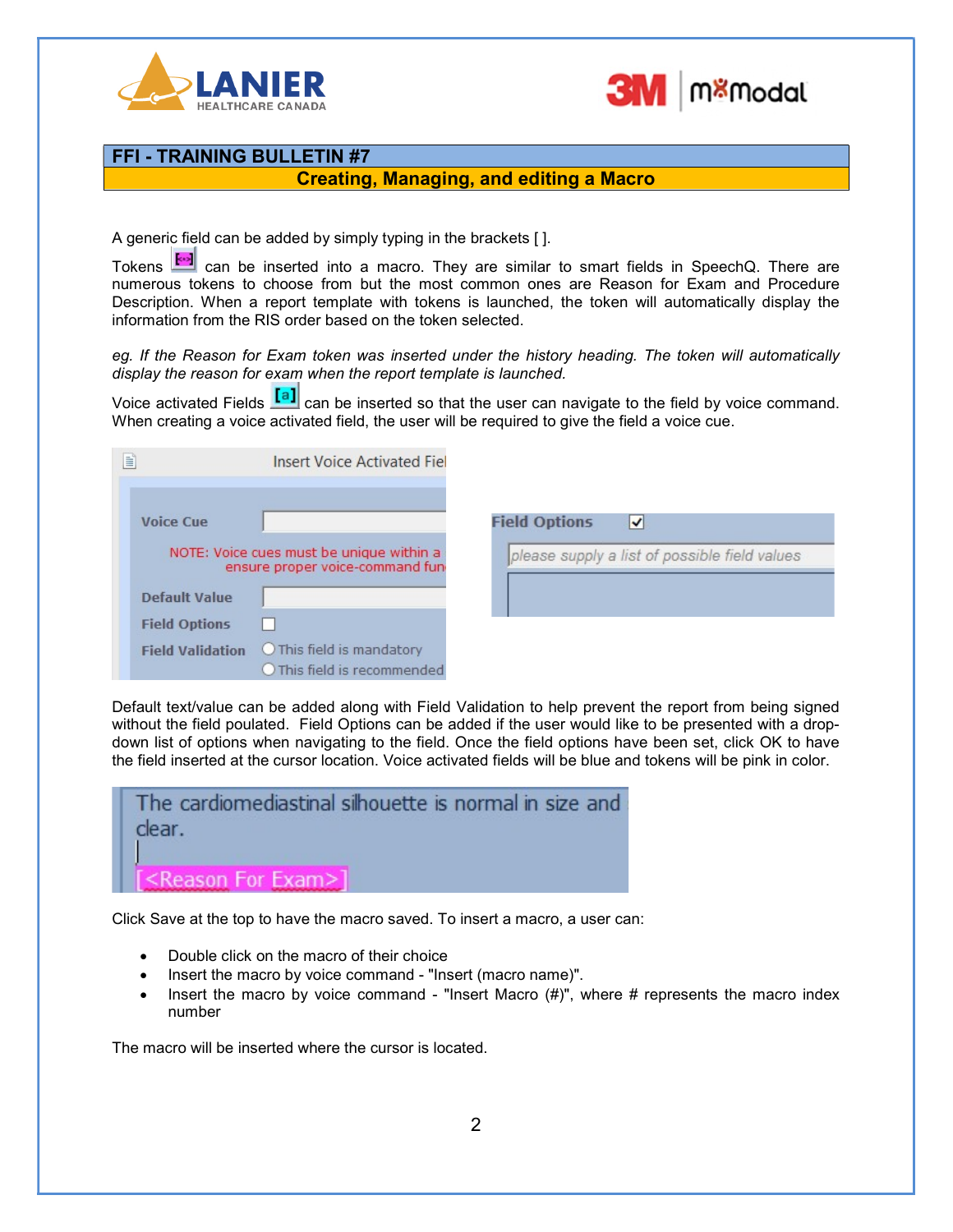



## Creating, Managing, and editing a Macro

#### FINDING USER MACROS

| $\vee$ Macros                                                                                                                                                                                      | 目<br>Fluency Reporting - Find Macro                                                                                                                                                                                                                                                                                                                                                                                                                         |
|----------------------------------------------------------------------------------------------------------------------------------------------------------------------------------------------------|-------------------------------------------------------------------------------------------------------------------------------------------------------------------------------------------------------------------------------------------------------------------------------------------------------------------------------------------------------------------------------------------------------------------------------------------------------------|
| <b>SYSTEM</b><br>$\sim$<br>1. Abdomen Normal                                                                                                                                                       | <b>Find Macro</b>                                                                                                                                                                                                                                                                                                                                                                                                                                           |
| 2. Alert<br>3. Bone Normal<br>4. Chest normal<br>5. Consent<br>6. Critical Finding Communication<br>7. Follow up<br>$\checkmark$<br>8. Maximal Sterile Barrier<br>Create   Delete   Manage<br>Find | <b>MACRO NAME</b><br>The bony mineralization is unremarkable a<br>destruction or fresh periosteal reaction. Th<br>OWNER<br>or dislocation.<br>ANY<br>$\checkmark$<br>C 2014 Multimodal Technologies, Inc. - Any<br><b>MODALITY</b><br><b>BODY PART</b><br>$\vee$ ALL<br>$\checkmark$<br>ALL<br>Reset<br>Search<br><b>ABDOMEN FINDINGS</b><br>∧<br>ABDOMEN NONSPECIFIC<br><b>ABDOMEN NORMAL COPY</b><br><b>ALERT</b><br><b>ATROPHY</b><br><b>BI-RADS ONE</b> |
|                                                                                                                                                                                                    | <b>DENNUO VINE DENOE</b><br><b>BI-RADS TWO</b><br><b>BIRADS ZERO</b>                                                                                                                                                                                                                                                                                                                                                                                        |

Click the "Find" link and the Find Macro window will be displayed. Choose the owner, modality and body part of the macro from the drop-down list (if unsure, just choose any and all) and then click Search. If the search returns the correct macro the user is looking for, select it and click insert. If the user would like to have the macro copied to their own personal set of macros, then add a checkmark to the box labelled "copy to my macros".

#### MANAGING MACROS

Macros can be deleted by selecting the macro from the list and clicking the "delete" link.. Macros can be managed by clicking on the "Manage" link .